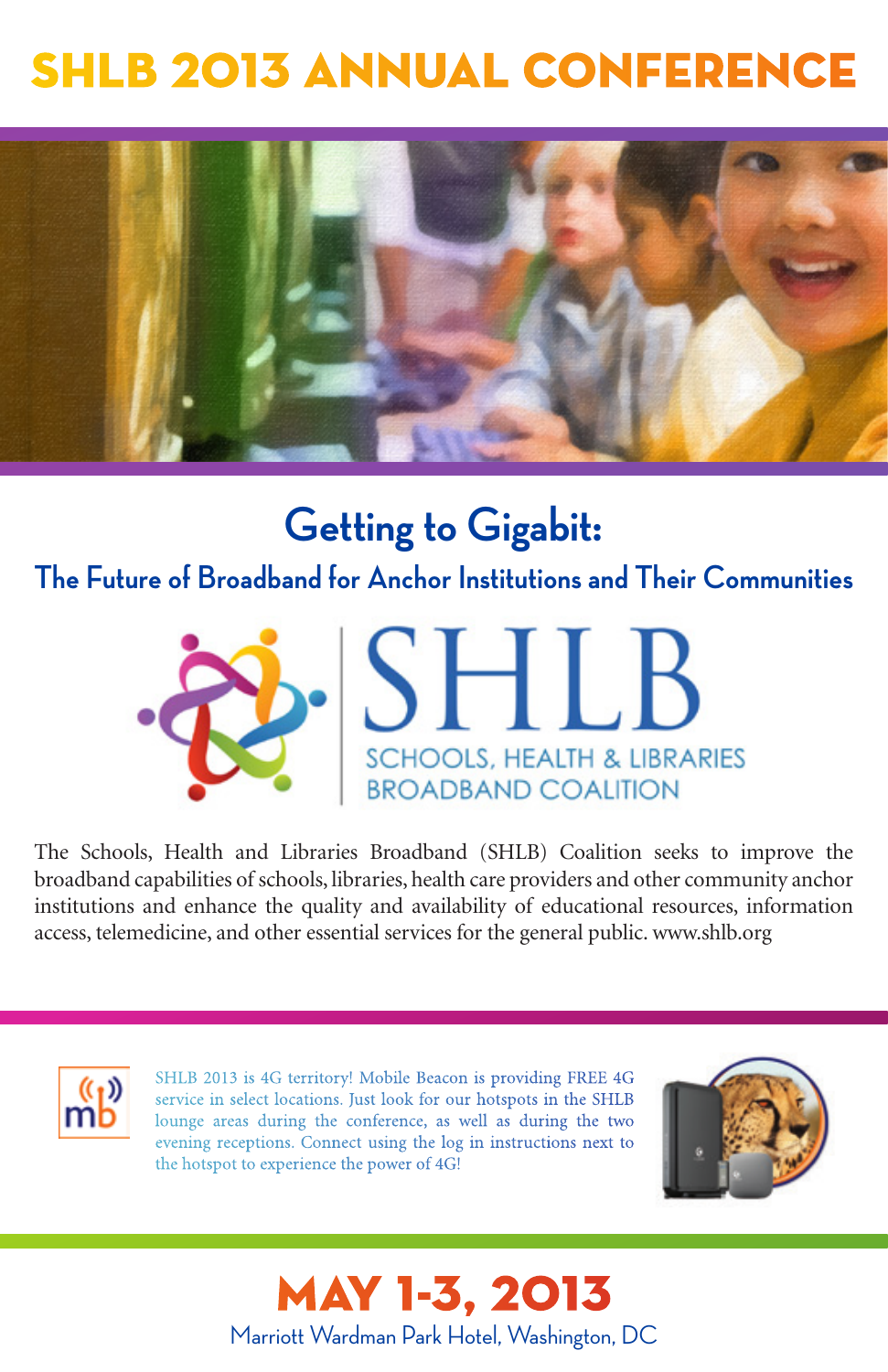## welcome



Dear SHLB Conference Attendees,

Welcome to the 2013 SHLB Coalition Annual Conference! In just its second year, the SHLB Coalition Annual Conference has become the premier broadband policy conference in the D.C. region. Our program features many of the thought leaders and key government officials from D.C. and around the country who are responsible for shaping our nation's broadband future. While the Conference focuses attention on the needs of Community Anchor Institutions for open, affordable, high-capacity bandwidth, we are also proud to bring together next-generation network providers, local community broadband organizations, residential broadband adoption programs, state broadband mapping and planning organizations, and many others who share our deep commitment to expanding the availability of Internet-based services to all Americans. Many officials from the Federal Communications Commission, the National Telecommunications and Information Administration, the Rural Utility Service and U.S. Ignite will be sharing their insights with us, and I hope everyone takes advantage of the opportunities for interaction and audience participation over the next two days. Thank you again for joining us, and we welcome your comments about how to make next year's Conference even better!

John Wulleurn, L

John Windhausen Executive Director SHLB Coalition (202) 256-9616 jwindhausen@shlb.org

*P.S. We are extremely grateful to our sponsors for making this Conference such a success: Mobile Beacon, Education Networks of America (ENA), The Online Centres Foundation, COSLA, K&L Gates, Mobile Citizen, G4S, CTC Engineering, and the law firm of Lukas Nace Gutierrez and Sachs.*



| $\sim$ | u, |
|--------|----|

**3 – 4:30 Special Pre-Conference Session** *(Wilson Room)*

#### **"How to Comply with Regulatory Requirements Applicable to BTOP CCI Projects"**

led by Jim Baller, The Baller Herbst Law Group.

 As BTOP Infrastructure projects come on stream, they may become subject to various federal and state regulatory requirements. In this special session, Jim Baller, Senior Principal of the Baller Herbst Law Group, will discuss and answer questions about the key regulatory requirements affecting BTOP recipients, particularly providers of middle-mile network services.

| ____ |  |  |
|------|--|--|

**6 – 7:30 Opening Reception** *Sponsored by the Online Centres Foundation (Wilson Room)*

|               | <b>THURSDAY, MAY 2</b>                                                                                                                                                                                                                                                                                                         |
|---------------|--------------------------------------------------------------------------------------------------------------------------------------------------------------------------------------------------------------------------------------------------------------------------------------------------------------------------------|
| $7:30 - 8:30$ | <b>Continental Breakfast</b><br>(exhibit area)                                                                                                                                                                                                                                                                                 |
|               | <b>Opening Plenary Session</b><br>(Washington Rooms 4-6)                                                                                                                                                                                                                                                                       |
| $8:30 - 9:30$ | <b>Welcome and Introductions:</b><br>John Windhausen, Executive Director, SHLB Coalition                                                                                                                                                                                                                                       |
|               | Plenary Panel: "What to Do with a Gig?"                                                                                                                                                                                                                                                                                        |
|               | This panel of executives will discuss their personal experiences with<br>high-capacity broadband services for libraries, schools and health<br>providers and will explain why anchor institutions increasingly need<br>gigabit speeds to serve their communities.                                                              |
|               | <b>Moderator:</b> Don Means, Gigabit Library Network<br>Corinne Hill, Executive Director, Chattanooga Public Library<br>Joe Fives, CIO, Kansas City Kansas Public Schools<br>Eric Brown, President and CEO, California Telehealth Network                                                                                      |
| $9:30 - 10$   | Plenary Presentation: A State CIO Perspective on State<br>Broadband and IT Challenges: Craig Orgeron, State CIO<br>of Mississippi<br>Craig Orgeron will review the challenges faced by state Chief<br>Information Officers in creating a new public safety network,<br>transitioning toward cloud-based services, and ensuring |

adequate broadband infrastructure for anchor institutions.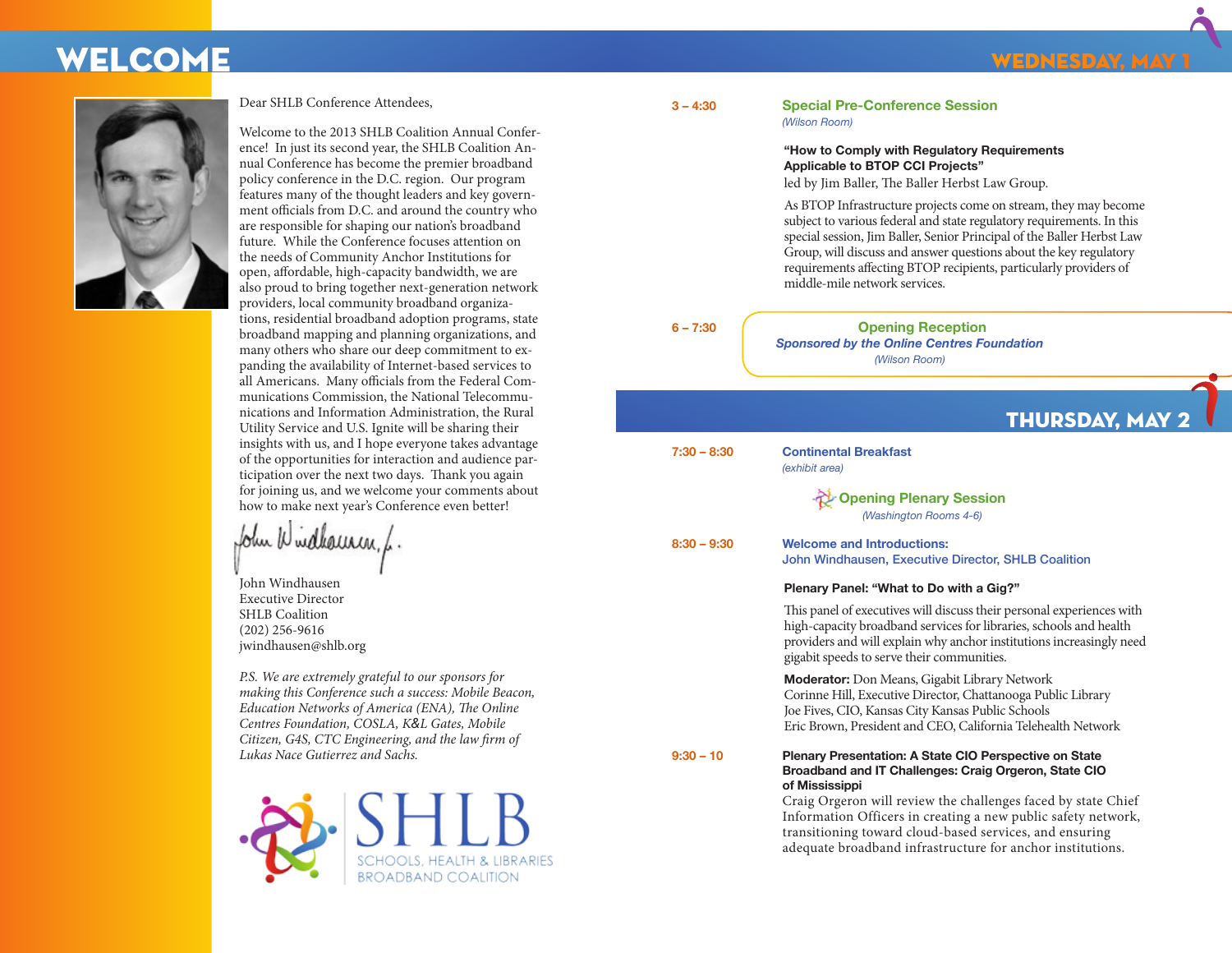## Thursday, May 2

|                 | <b>Break-Out Sessions - Group 1</b>                                                                                                                                                                                                                                                                                                                                                                                          | $11:30 - 12:30$ | Policy Panel: Understanding the FCC's Rural Health Broadband                                                                                                                                                                                                                                                                                                                                                                                                                                                                                                                   |
|-----------------|------------------------------------------------------------------------------------------------------------------------------------------------------------------------------------------------------------------------------------------------------------------------------------------------------------------------------------------------------------------------------------------------------------------------------|-----------------|--------------------------------------------------------------------------------------------------------------------------------------------------------------------------------------------------------------------------------------------------------------------------------------------------------------------------------------------------------------------------------------------------------------------------------------------------------------------------------------------------------------------------------------------------------------------------------|
| $10:15 - 11:15$ | Policy Panel: How Will Mobile Broadband and BYOD<br><b>Change Education?</b><br>(Washington Room 1)<br>The phenomenal growth in personal devices has schools,<br>libraries and businesses struggling to address Bring Your Own<br>Device (BYOD) and the infrastructure needed to support it. This<br>panel will highlight BYOD initiatives including planning, policy<br>and infrastructure needed for a successful outcome. |                 | <b>Reforms: An Introduction to the Healthcare Connect Fund</b><br>(Washington Room 2)<br>The FCC's new Healthcare Connect Fund provides a 65 percent<br>discount on broadband connectivity for eligible public and<br>not-for-profit health care providers, and fosters the creation and<br>growth of broadband networks connecting rural and urban health<br>institutions. The panelists will describe the new program and the<br>opportunities it creates, and will discuss how broadband can help<br>expand the availability and quality of health care and lower its cost. |
| $10:15 - 11:15$ | Moderator: Denise Atkinson-Shorey, e-Luminosity<br>Dave L. Williamson, Atlanta Public Schools<br>Keith Krueger, Coalition for School Networking (CoSN)<br>Robert Collie, Education Networks of America (ENA)<br>Policy Panel: Successful State Broadband Planning Initiatives<br>(Washington Room 2)                                                                                                                         |                 | Moderator: Lou Lehrman, Fabiani & Company<br>Trent Harkrader, Wireline Competition Bureau, FCC<br>Kathy Hsu Wibberly, Mid-Atlantic Telehealth Resource Center,<br>University of Virginia Center for Telehealth<br>Mat Kendall, Office of Provider Adoption Support, Office of the<br>National Coordinator for Health Information Technology (ONC),<br>Department of Health and Human Services                                                                                                                                                                                  |
|                 | This panel will focus on how states are using data collected under<br>the SBI program to effectively prepare plans at both the regional<br>and state level with an emphasis on the impact to community<br>anchor institutions.                                                                                                                                                                                               | $11:30 - 12:30$ | Workshop: Strategies to Sustain Your BTOP SBA/PCC Grant<br>(Washington Room 3)<br>Recipients of PCC and SBA grants will present their most successful                                                                                                                                                                                                                                                                                                                                                                                                                          |
|                 | <b>Moderator:</b> Anne Neville, State Broadband Initiative, NTIA<br>Scott Valcourt, Information Technology, University of New                                                                                                                                                                                                                                                                                                |                 | strategies for sustaining their programs when BTOP funding comes<br>to an end.                                                                                                                                                                                                                                                                                                                                                                                                                                                                                                 |
|                 | Hampshire<br>Stuart Freiman, Rhode Island Economic Development Corporation<br>David Moore, Louisiana Broadband Initiative                                                                                                                                                                                                                                                                                                    |                 | Moderator: Sean McLaughlin, Access Humboldt<br>McCrae Parker, ZeroDivide<br>Joshua Breitbart, Open Technology Institute                                                                                                                                                                                                                                                                                                                                                                                                                                                        |
| $10:15 - 11:15$ | <b>Workshop: RUS Broadband Funding Opportunities</b><br>(Washington Room 3)<br>This presentation by Mary Campanola and Jessica Zufolo from the<br>Rural Utilities Service, U.S. Department of Agriculture will explore                                                                                                                                                                                                       |                 | <b>Plenary Session: Lunch</b><br>(Washington Rooms 4-6)                                                                                                                                                                                                                                                                                                                                                                                                                                                                                                                        |
|                 | funding opportunities at the RUS to provide enhanced broadband<br>services and facilities for anchor institutions in rural areas.                                                                                                                                                                                                                                                                                            | $12:45 - 2:15$  | <b>KEYNOTE ADDRESS:</b><br><b>ASSISTANT SECRETARY OF COMMERCE,</b>                                                                                                                                                                                                                                                                                                                                                                                                                                                                                                             |
|                 | <b>Break-Out Sessions - Group 2</b>                                                                                                                                                                                                                                                                                                                                                                                          |                 | <b>LAWRENCE E. STRICKLING</b><br>and COMMENTS BY REP. DORIS MATSUI (D.-CA)                                                                                                                                                                                                                                                                                                                                                                                                                                                                                                     |
| $11:30 - 12:30$ | <b>Policy Panel: Benefits of Middle Mile/Last Mile Interconnection</b>                                                                                                                                                                                                                                                                                                                                                       |                 |                                                                                                                                                                                                                                                                                                                                                                                                                                                                                                                                                                                |

The BTOP-CCI program requires Middle Mile broadband networks to be open to interconnection to last mile providers, and over 600 interconnection agreements have been reached so far. This panel will explore the successes and challenges of this open interconnection policy.

*(Washington Room 1***)**

**Moderator:** Doug Kinkoph, BTOP CCI Program, NTIA Joel Mulder, G4S Technology LLC Lori Sherwood, One Maryland – ICBN Broadband Initiative Judy Dumont, Massachusetts Broadband Institute

### **Followed by a Plenary Panel:**

**Moderator:** John Horrigan, Joint Center for Political and Economic Studies Deb Socia, OpenAir Boston and Tech Goes Home Denise Hendlmyer, Texas State Library and Archives Commission Emerson Evans, Connect Arkansas Ashley DelBianco, City of Philadelphia Office of Innovation and Technology Margaret McCarthy, House Committee on Energy and Commerce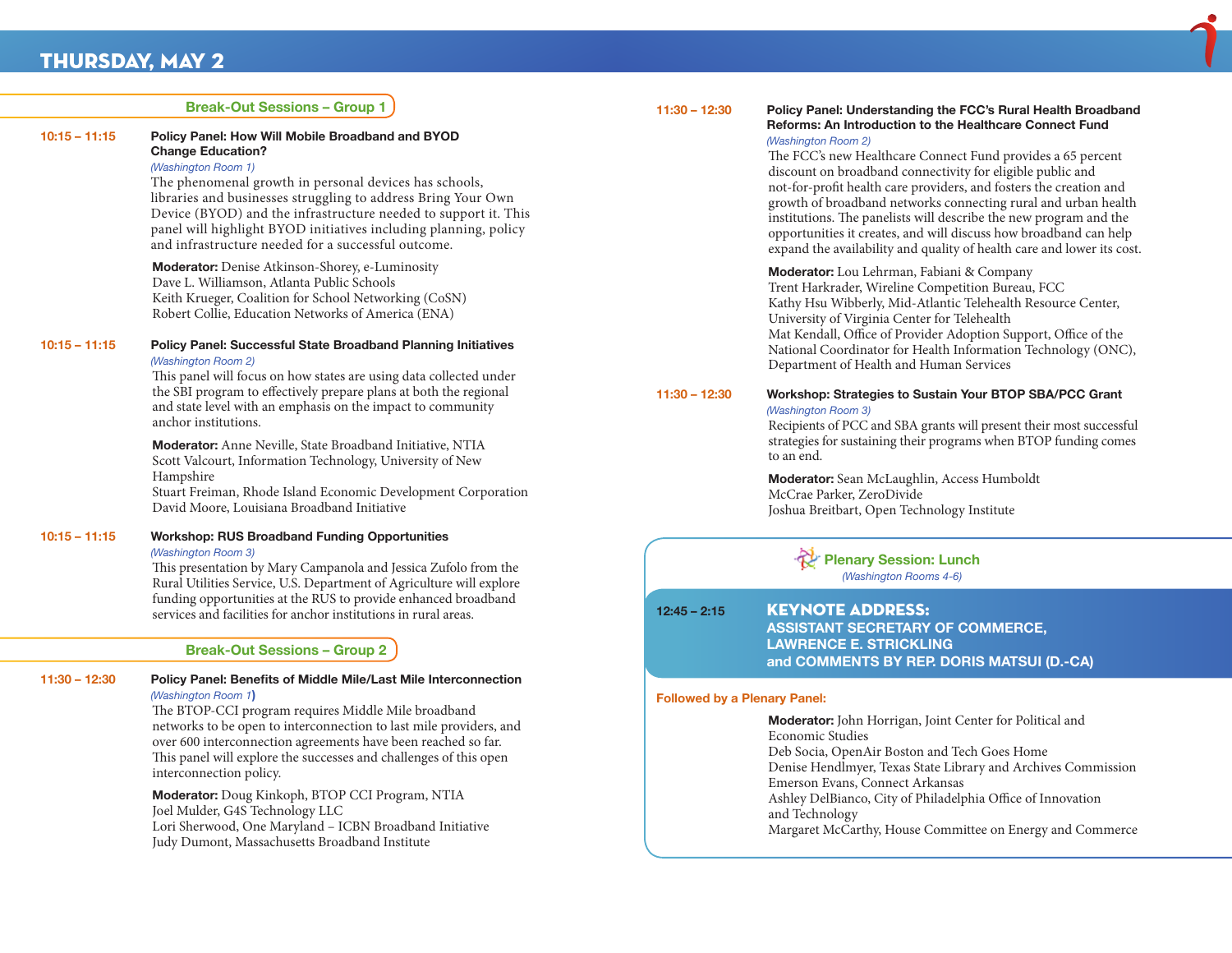## Thursday, May 2

|               | <b>Break-Out Sessions - Group 3</b>                                                                                                                                                                                                                                                                                                                                                                                                                                                                                                                                                                                                                                                                                                                                 |                                                                                                                                                                                                                                                                                                                                                                                                                                                                                                                    | <b>Break-Out Sessions - Group 4</b>                                                                                                                                                                                                                                                                                                                                                                                                                                                                                                                                                                                                                                                                                                                                           |
|---------------|---------------------------------------------------------------------------------------------------------------------------------------------------------------------------------------------------------------------------------------------------------------------------------------------------------------------------------------------------------------------------------------------------------------------------------------------------------------------------------------------------------------------------------------------------------------------------------------------------------------------------------------------------------------------------------------------------------------------------------------------------------------------|--------------------------------------------------------------------------------------------------------------------------------------------------------------------------------------------------------------------------------------------------------------------------------------------------------------------------------------------------------------------------------------------------------------------------------------------------------------------------------------------------------------------|-------------------------------------------------------------------------------------------------------------------------------------------------------------------------------------------------------------------------------------------------------------------------------------------------------------------------------------------------------------------------------------------------------------------------------------------------------------------------------------------------------------------------------------------------------------------------------------------------------------------------------------------------------------------------------------------------------------------------------------------------------------------------------|
| 2:30 - 3:30   | Policy Panel: Evaluating the Rural Impact of the FCC's<br><b>Connect America Fund</b><br>(Washington Room 1)<br>The Federal Communications Commission is in the midst of<br>transitioning the High-Cost Fund to a new Connect America<br>Fund (CAF) that is intended to support greater rural broadband<br>deployment. The FCC's new CAF may affect rural areas and<br>companies in different ways. This panel will explore the pros and<br>cons of the new Connect America Fund and its effect on anchor<br>institutions in rural America.<br>Moderator: Heather Burnett Gold, Fiber to the Home Council<br>Mike Romano, National Telecommunications Cooperative<br>Association (NTCA)<br>Hank Hultquist, AT&T<br>Ross Lieberman, American Cable Association (ACA) | $3:45 - 4:45$<br>$3:45 - 4:45$                                                                                                                                                                                                                                                                                                                                                                                                                                                                                     | Policy Panel: Policy Implications of the E-rate Funding Shortage<br>(Washington Room 1)<br>The E-rate program has been chronically underfunded since its<br>inception in 1997. But the program now confronts a more acute<br>problem - for the first time in history, there may not be sufficient<br>funds to cover all funding requests for Priority I telecommunications<br>and Internet services. How serious is this funding shortage? What are<br>some options to address this problem?<br><b>Moderator:</b> Jon Bernstein<br>Noelle Ellerson, American Association of School Administrators<br>Bob Bocher, Consultant, American Library Association<br>Evan Marwell, Education Superhighway<br>Policy Panel: Using and Improving State Broadband<br><b>Mapping Data</b> |
| 2:30 – 3:30   | <b>Policy Panel: Building Broadband Adoption</b><br>(Washington Room 2)<br>This panel will build on the lunch presentation and focus on<br>how communities can build and sustain a successful broadband<br>adoption program.                                                                                                                                                                                                                                                                                                                                                                                                                                                                                                                                        |                                                                                                                                                                                                                                                                                                                                                                                                                                                                                                                    | (Washington Room 2)<br>This panel will explore some of the most innovative state programs<br>to improve the depth and quality of state broadband maps and will<br>address some of the particular challenges of mapping broadband for<br>community anchor institutions.                                                                                                                                                                                                                                                                                                                                                                                                                                                                                                        |
|               | Moderator: Laura Breeden, Public Computer Centers and<br>Broadband Adoption, NTIA<br>Jamie Hollier, Public Library Association<br>Susan Corbett, Axiom Technologies<br>Luis Arteaga, California Emerging Technology Fund                                                                                                                                                                                                                                                                                                                                                                                                                                                                                                                                            |                                                                                                                                                                                                                                                                                                                                                                                                                                                                                                                    | Moderator: Craig Settles, Gigabit Nation<br>Bob Gehrer, New York State Division of Homeland Security and<br><b>Emergency Services</b><br>Angela Bailey, NC Broadband Division, North Carolina<br>Department of Commerce<br>Jennie Stapp, Montana State Library                                                                                                                                                                                                                                                                                                                                                                                                                                                                                                                |
| $2:30 - 3:30$ | Workshop: Applying for FCC Healthcare Connect Funding:<br><b>Forming a Consortium</b><br>(Washington Room 3)<br>This Workshop will build off the prior policy panel on the Rural<br>Healthcare Connect program. Speakers will discuss some of the<br>specific strategies, especially around forming a consortium, that can<br>lead to successful applications for funding.<br>Moderator: Jeffrey Mitchell, Lukas Nace Gutierrez & Sachs, LLP<br>Tom Reid, Reid Consulting Group, Southern Ohio Health<br>Care Network<br>Jim Rogers, ProInfoNet, New England Telehealth Consortium<br>W. Roger Poston, II, Medical University of South Carolina                                                                                                                     | Workshop: Digital Inclusion Stakeholder Engagement<br>$3:45 - 4:45$<br>(Washington Room 3)<br>Creating healthy, prosperous and cohesive 21st century communities<br>requires a digital inclusion plan that engages all sectors of a<br>community. Join us for a hands-on workshop focusing on the<br>first step to building a digital community - defining and engaging<br>stakeholders.<br>Moderator: Angela Siefer, OCLC<br>Cathy Reeves, Dodge City Public Library<br>Greta Clark, Dodge City Community College |                                                                                                                                                                                                                                                                                                                                                                                                                                                                                                                                                                                                                                                                                                                                                                               |
|               |                                                                                                                                                                                                                                                                                                                                                                                                                                                                                                                                                                                                                                                                                                                                                                     | $5:00 - 5:30$                                                                                                                                                                                                                                                                                                                                                                                                                                                                                                      | <b>Afternoon Plenary Session</b><br>(Washington Rooms 4-6)<br>Blair Levin, Author, "The Politics of Abundance"                                                                                                                                                                                                                                                                                                                                                                                                                                                                                                                                                                                                                                                                |
|               |                                                                                                                                                                                                                                                                                                                                                                                                                                                                                                                                                                                                                                                                                                                                                                     | $5:30 - 6:00$                                                                                                                                                                                                                                                                                                                                                                                                                                                                                                      | Jessica Rosenworcel, Commissioner, Federal<br><b>Communications Commission</b>                                                                                                                                                                                                                                                                                                                                                                                                                                                                                                                                                                                                                                                                                                |
|               |                                                                                                                                                                                                                                                                                                                                                                                                                                                                                                                                                                                                                                                                                                                                                                     | $6 - 7:30$                                                                                                                                                                                                                                                                                                                                                                                                                                                                                                         | <b>Reception</b><br>mobilebeacon.<br><b>Sponsored by Mobile Beacon and K&amp;L Gates</b><br>(Wilson Room)<br>4G Internet Access. 4 Nonprofits. 4 Less                                                                                                                                                                                                                                                                                                                                                                                                                                                                                                                                                                                                                         |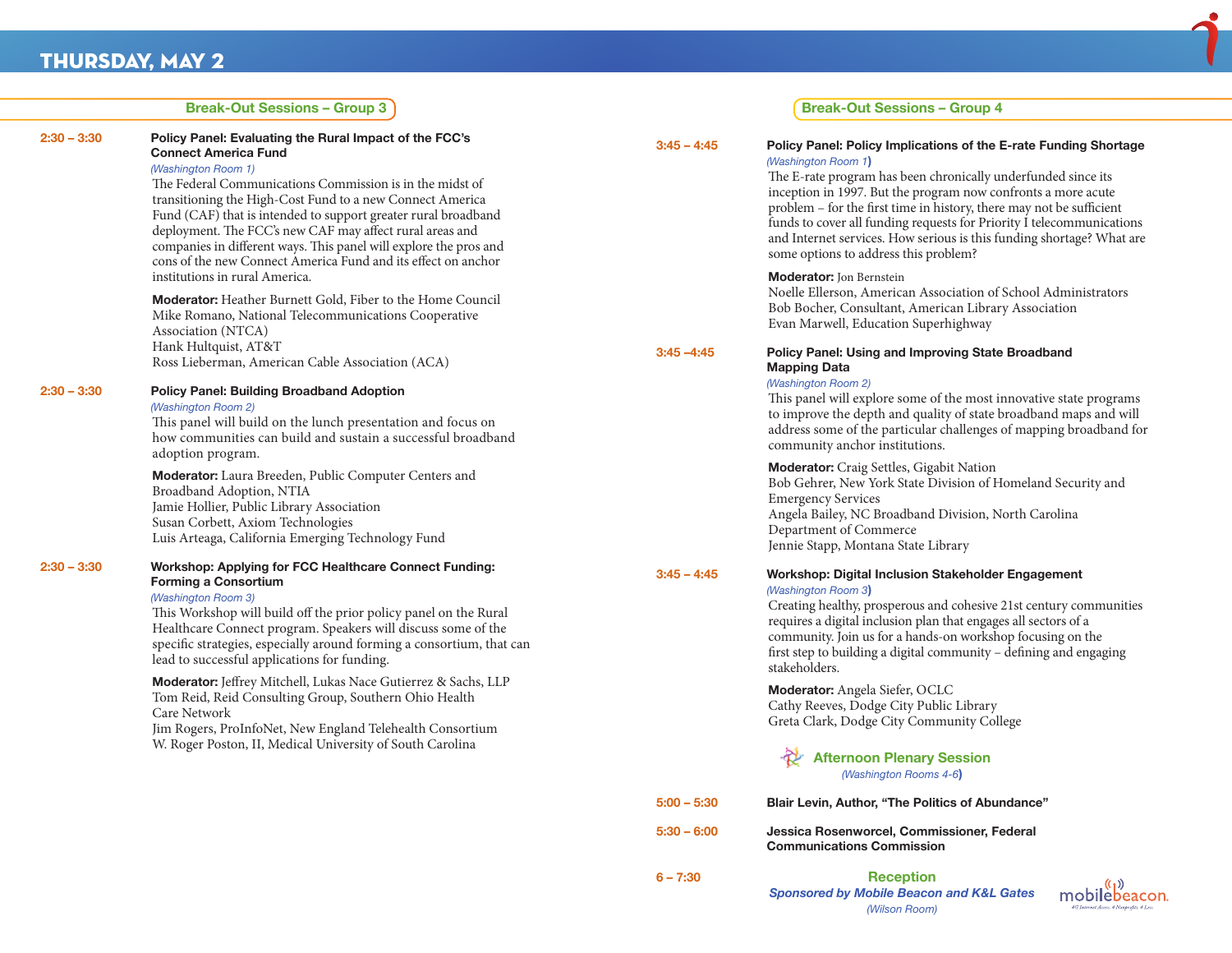| 7:30 - 8:30    | <b>Continental Breakfast</b><br>(exhibit area)                                                                                                      |                 |  |
|----------------|-----------------------------------------------------------------------------------------------------------------------------------------------------|-----------------|--|
|                |                                                                                                                                                     | 11:15 -12:15    |  |
| $8:30 - 9:30$  | <b>Plenary Presentations:</b>                                                                                                                       |                 |  |
|                | <b>Closing the Digital Divide</b>                                                                                                                   |                 |  |
|                | Sunne McPeak, President and CEO, California Emerging Technology Fund                                                                                |                 |  |
|                | Jim Knight, Lord Knight of Weymouth, Online Centres Foundation                                                                                      |                 |  |
|                | <b>Break-Out Sessions - Group 5</b>                                                                                                                 |                 |  |
| $9:45 - 10:45$ | Policy Panel: How Will the FCC's Broadband Adoption Pilot<br><b>Programs Work?</b>                                                                  |                 |  |
|                | (Washington Room 1)                                                                                                                                 |                 |  |
|                | The FCC has chosen to fund a diverse set of 14 pilot programs to                                                                                    | $11:15 - 12:15$ |  |
|                | promote broadband adoption, many of which include anchor institutions.<br>The results of these pilot programs will help the FCC to decide what kind |                 |  |
|                | of permanent reforms it should make to the Lifeline program. Learn what                                                                             |                 |  |
|                | the FCC expects from these 14 pilot programs and hear how some of the                                                                               |                 |  |
|                | pilot programs plan to help close the digital divide.                                                                                               |                 |  |
|                | <b>Moderator:</b> Tom Koutsky, Connected Nation<br>Kim Scardino, Wireline Competition Bureau, FCC                                                   |                 |  |
|                | Dave Davidson, Frontier                                                                                                                             |                 |  |
|                | Elaine Divelbliss, Virgin Mobile                                                                                                                    |                 |  |
| $9:45 - 10:45$ | Policy Panel: Moving to E-rate 2.0: Reforming the E-rate Program for                                                                                |                 |  |
|                | the 21st Century                                                                                                                                    |                 |  |
|                | (Washington Room 2)<br>The FCC made several changes to the E-rate program in 2010, but more                                                         |                 |  |
|                | sweeping changes - under the moniker E-rate 2.0 - are on the horizon.                                                                               |                 |  |
|                | What changes are needed to ensure the E-rate program has a positive role                                                                            |                 |  |
|                | in addressing the 21 <sup>St</sup> Century needs of our libraries and schools?                                                                      |                 |  |
|                | <b>Moderator:</b> Bob Bocher, Consultant, ALA<br>Lisa Hone, Wireline Competition Bureau, FCC                                                        |                 |  |
|                | Sheryl Abshire, Calcasieu Public Schools and USAC Board Member                                                                                      | $11:15 - 12:15$ |  |
| $9:45 - 10:45$ | Workshop: Strategies to Develop Your Local Broadband Plan                                                                                           |                 |  |
|                | (Washington Room 3)                                                                                                                                 |                 |  |
|                | Representatives from Connected Nation and local government officials                                                                                |                 |  |
|                | in Michigan will demonstrate their process for working with local<br>communities to develop a community broadband plan.                             |                 |  |
|                | <b>Moderator:</b> Eric Frederick, Connect Michigan                                                                                                  |                 |  |
|                | Sheryl Mase, State Library of Michigan                                                                                                              |                 |  |
|                | Travis Land, Connected Nation                                                                                                                       |                 |  |

#### **Break-Out Sessions – Group 6**

#### **Policy Panel: Measuring Community Broadband Impact** *(Washington Room 1)*

Determining the success of SBA and PCC projects requires advanced impact analysis, stemming in particular from research and data analysis. Panelists will look at case studies from a community-level view, a broad programmatic view, and a very focused programmatic view, to show how impacts can be measured, and results obtained.

**Moderator:** Francine Jefferson, NTIA Karen Mossberger, University of Illinois at Chicago Linda Hofschire, Colorado State Library Bill Callahan, OneCommunity

### **11:15 –12:15 Policy Panel: Inclusive Gigabit Libraries**

#### *(Washington Room 2)*

Inclusive Gigabit Libraries is an IMLS grant-funded project aimed to raise awareness of the U.S. Ignite initiative and the opportunities for libraries to increase digital and social inclusion in communities. This panel will share experiences from developing library applications and services designed to run on next-generation ultra-fast broadband and software-defined networks. It will also showcase specific applications and services from libraries in gigabit fiber communities including Chattanooga and Cleveland, and pathbreaking collaboration tools developed for the Rutgers University Library Video Mosaic Collaborative.

**Moderator:** Dr. Jon Gant, University of Illinois Sari Feldman, Cuyahoga County Public Library Rebecca Ranallo, Cuyahoga County Public Library Nate Hill, Chattanooga Public Library Grace Agnew, Rutgers University Library Nicole Levine, US Ignite

### **11:15 –12:15 Workshop: Strategies to Sustain Your CCI Project**

#### *(Washington Room 3)*

Recipients of Comprehensive Community Infrastructure grants from NTIA will present successful strategies for sustaining their projects after the BTOP funding has ended.

**Moderator:** James Hay, OneCommunity Essam El-Beik, Illinois Century Network Joanne Hovis, CTC Technology and Energy Jeff McCarthy, Maine Fiber Company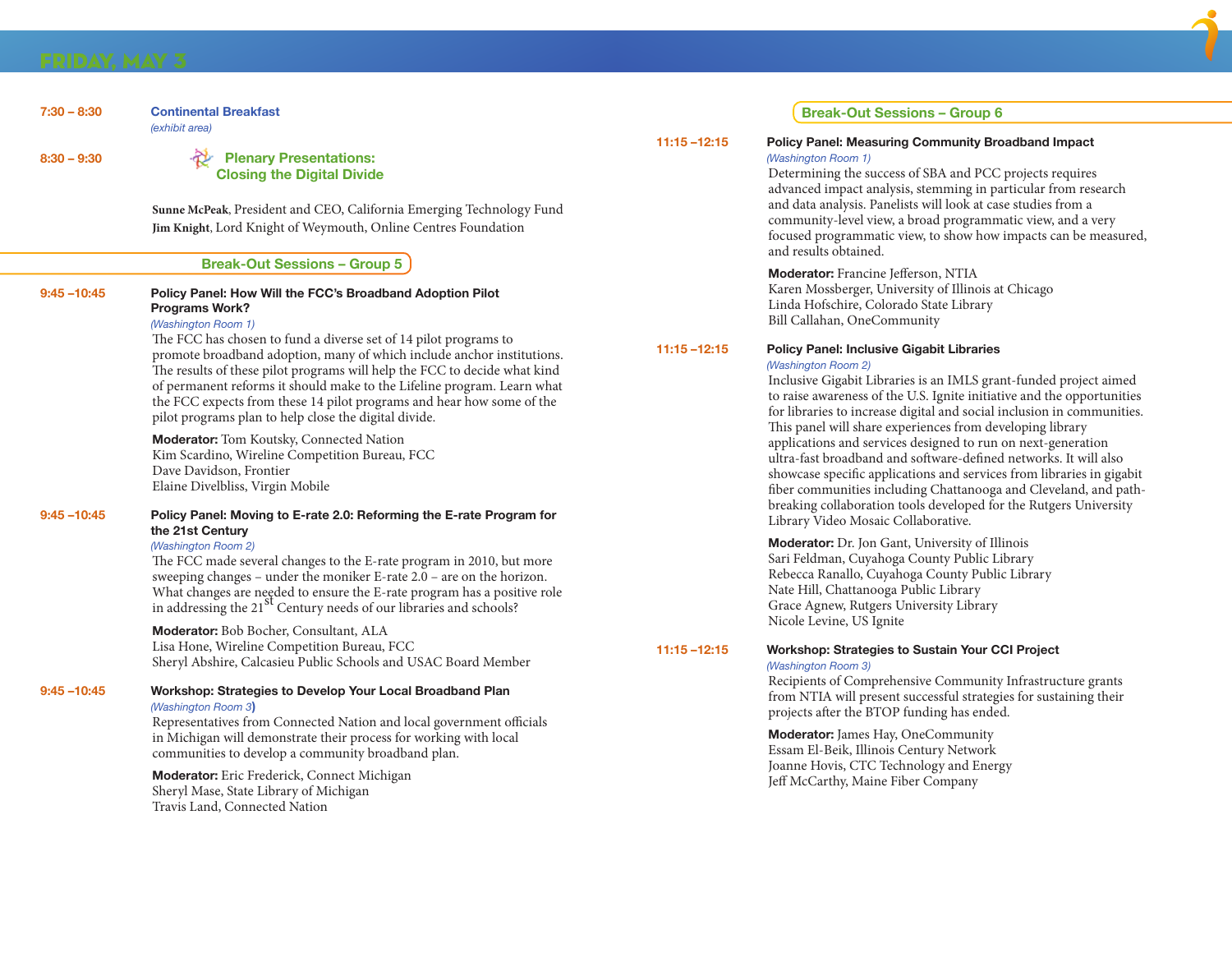



#### **1:00 – 2:00 Plenary Presentations: Next-Generation Broadband Networks**

**Moderator: Marty Stern**, K&L Gates

**Pankaj Shah**, Executive Director, Ohio Supercomputer Center and OARnet, with **John Conley**, Assistant Deputy Chancellor, Ohio Board of Regents **Joe Freddoso**, President and CEO, MCNC

**2:00 End of Conference**

*The SHLB Coalition would like to express its appreciation to OneCommunity, ICF International, the American Library Association, Connected Nation, the Fiber to the Home Council, and the staff at NTIA and the FCC for their assistance in creating this program.*



*Official Webcast Partner of the SHLB Coalition*